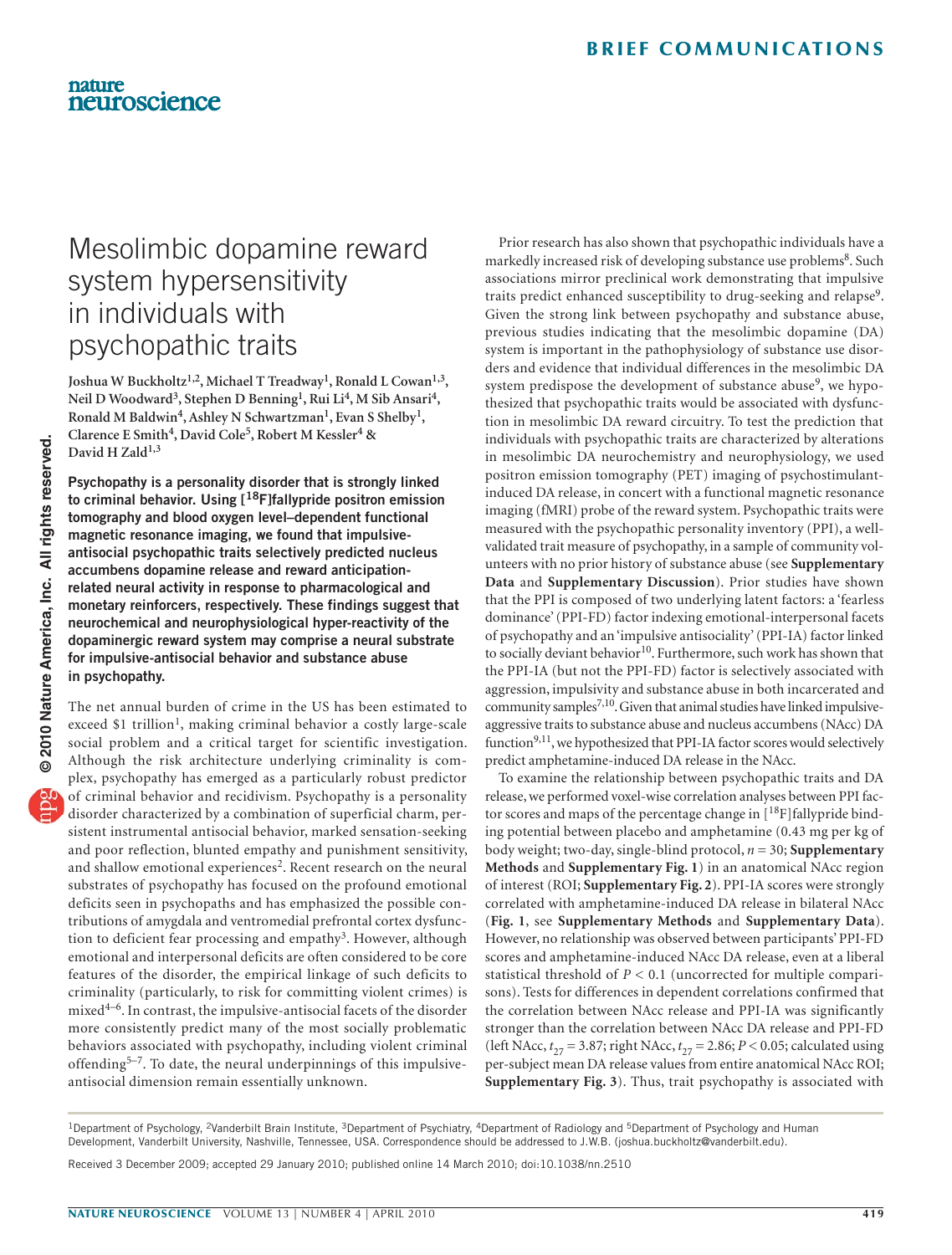

<span id="page-1-0"></span>**Figure 1** Impulsive-antisocial traits predict nucleus accumbens DA release. (**a**) Statistical parametric map (SPM) showing that PPI-IA factor scores selectively predicted increased amphetamine-induced DA release in bilateral NAcc (left NAcc: -16, 10, -10, *p*<sub>false discovery rate</sub> = 0.003, *z* = 3.74, cluster size (k) = 56; right NAcc: 16, 18, –6;  $\rho_{\rm false}$  discovery rate = 0.002, z = 4.21, k = 44). All coordinates reference the coordinate system of the<br>Montreal Neurological Institute. SPM thresholded at P < 0.05 (uncor plot depicting the relationship between PPI-IA factor scores and amphetamine-induced DA release in left (**b**) and right (**c**) NAcc. DA release values were extracted from clusters defined by a  $p_{FDR}$  < 0.05 threshold.

NAcc DA hyper-reactivity and this relationship is selective for the impulsive-antisocial dimension of this construct.

The observed trait-associated hypersensitivity to pharmacologically induced DA release in the NAcc raised the possibility that impulsiveantisocial traits might be linked to reward-related information processing biases in this region. Specifically, in light of recent findings of coupling between NAcc DA release and NAcc blood oxygen level-dependent (BOLD) signal<sup>[12](#page-2-6)</sup>, we predicted that individuals with high levels of impulsive-antisocial traits would show enhanced NAcc recruitment in response to monetary reinforcement. To test this possibility, we scanned 24 subjects with fMRI during the monetary incentive delay task, which allows assessment of the extent of ventral striatal (NAcc) engagement by reward (**Supplementary Methods**). To examine the relationship between psychopathic traits and reward-related NAcc BOLD signal, we calculated the percent change in NAcc BOLD signal for each subject (mean percent change value in the anatomical ROI mentioned above) during reward anticipation trials (reward versus no reward contrast). Consistent with our PET data, we found a strong correlation between PPI-IA factor scores and BOLD signal in the right NAcc during reward anticipation ( $r = 0.63$ ,  $P = 0.001$ ; [Fig. 2](#page-1-1), **Supplementary Figs. 4** and **5** and **Supplementary Data**). The correlation between left NAcc BOLD signal and PPI-IA was also nominally significant ( $r = 0.44$ ,  $P = 0.03$ ), but did not survive correction for multiple correlation tests (**Supplementary Methods**). Further mirroring the PET data, we did not find any relationship between PPI-FD factor scores and NAcc BOLD signal during reward anticipation (right NAcc,  $r = -0.02$ ,  $P = 0.94$ ; left NAcc,  $r = -0.18$ ,  $P = 0.41$ ). A test for differences in dependent correlations revealed a significant difference in the correlations between right NAcc BOLD and PPI-IA versus PPI-FD scores  $(t_{21} = 2.68, P < 0.05;$  **Supplementary Fig. 6**). Notably, we found no significant relationships between either PPI-IA or PPI-FD and BOLD signal during the reward feedback phase of the task in either the NAcc or in the medial prefrontal cortex (see **Supplementary Data** and **Supplementary Fig. 7**). These data indicate that NAcc information processing is selectively biased toward the anticipation of (that is, the motivated preparation to obtain) potential rewards in individuals with high levels of impulsive-antisocial, but not fearless dominance, traits.

The correspondence between trait correlations for the PET and fMRI measures suggested that NAcc DA release and BOLD signal might themselves be linked. There was both fMRI and PET data

available for 18 individuals. For these participants, we examined the relationship between amphetamine-induced NAcc DA release and reward anticipation–related BOLD signal by extracting signal estimates from the NAcc ROI used above. Correlation analysis confirmed that there was a significant positive relationship between right NAcc DA release and right NAcc BOLD signal during reward anticipation  $(r = 0.49, P = 0.02;$  **Supplementary Fig. 8**), consistent with recent reports that NAcc engagement during reward anticipation may be at least partially driven by DA release<sup>12</sup>.

Taken together, our PET and fMRI data indicate that one specific factor in the larger psychopathy trait construct, impulsive antisociality, is associated with the neurochemistry and function of the NAcc. However, we were concerned that our findings might result from variation in related, but more general, personality constructs that do not necessarily access antisocial behavior or aggression, rather than from our principal construct of interest (the impulsive-antisocial dimension of psychopathy). We therefore used multiple-regression analyses to control for the potentially confounding effects of individual differences in attentional/cognitive impulsivity (measured using the Barratt Impulsiveness Scale), novelty-seeking (measured using the novelty-seeking scale from the Tridimensional Personality Questionnaire) and extraversion (measured using the extraversion scale



<span id="page-1-1"></span>**Figure 2** Impulsive-antisocial factor scores are selectively associated with NAcc BOLD signal during monetary reward anticipation. (**a**) Image depicts the Harvard-Oxford nucleus accumbens anatomical ROI from which BOLD signal estimates were obtained. (**b**) Scatter plot depicts the relationship between PPI-IA factor scores and reward anticipation–related BOLD signal in the right NAcc.